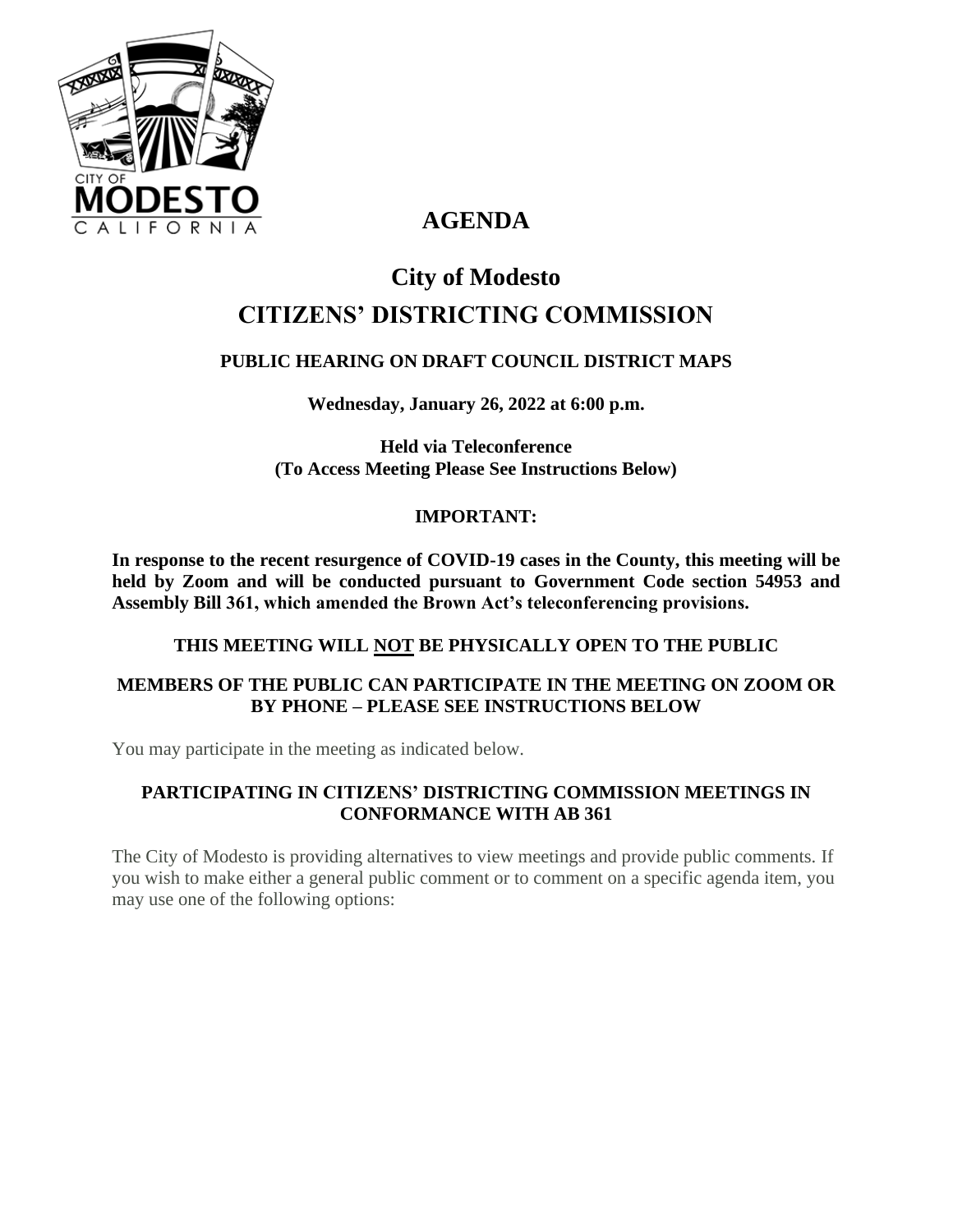#### **VIRTUAL PARTICIPATION BY ZOOM VIDEO CONFERENCING AND TELEPHONE**

#### **Zoom Participation Information**

The City of Modesto is now offering the ability to view and participate in meetings via telephonic conferencing via "Zoom" video conferencing computer technology. The meeting may be accessed through the use of Zoom.

#### **Zoom Participation by Computer or Mobile Application**

To use Zoom, you'll need to either sign-up for a free Zoom account or continue as a guest. Once you have downloaded the app onto your mobile device, joined from your web browser, or downloaded the Zoom software on your computer you will be ready for the upcoming meeting.

To join the meeting using zoom:

- 1. Visit [https://us02web.zoom.us/j/85461254593,](https://us02web.zoom.us/j/85461254593)
- 2. Enter the Webinar ID 854 6125 4593
- 3. Passcode is 592834

#### **Zoom Participation by Phone**

If you don't have a smart phone or computer to access the meeting via Zoom, you can participate by phone, by calling 1-877-853-5257 (Toll Free) and enter the Webinar ID 854 6125 4593 Passcode 592834

#### **Submitting Comments**

There are three ways to submit your comments during the meeting:

#### **Using Zoom Phone or Web Application**

- 1. Click on the "Raise Hand" feature in the webinar controls. This will notify City staff that you have raised your hand.
- 2. City staff will unmute your microphone when it is your turn to provide public comment.
- 3. A prompt will appear to confirm you would like to be unmuted and then you will have three minutes to provide public comment.
- 4. Once your public comment has ended, you will be muted again.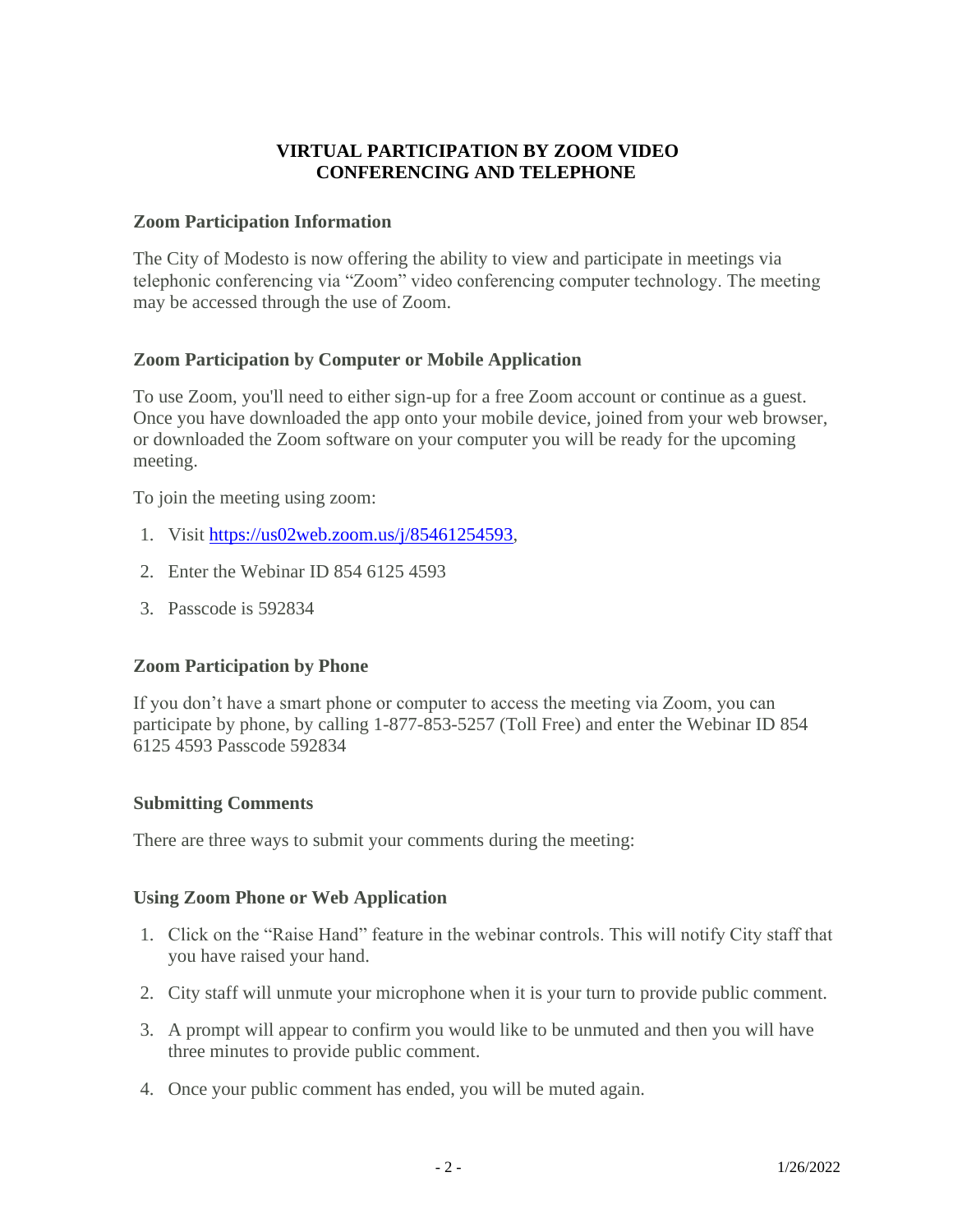#### **Using Zoom by Telephone**

- 1. Dial \*9 (star 9), this will notify City staff that you have "raised your hand" for public comment.
- 2. City staff will unmute your microphone when it is your turn to provide public comment.
- 3. You will hear "you are unmuted" and then you will have three minutes to provide public comment.
- 4. Once your public comment has ended, you will be muted again.

*Note: If your phone is unmuted, and you are unable to be heard, the host may ask that you Dial \*6 to toggle mute on/off in Zoom.*

# **By Email**

By emailing [jnunes@modestogov.com](mailto:jnunes@modestogov.com) no later than 3:00 PM on the day of the meeting and including the Agenda Item Number in the subject line. All comments will be shared with the Commission Members and placed in the record, but will not be read aloud during the meeting. Written comments must be received by 3:00 p.m. on the day of the meeting.

#### **Additional Zoom resources/support**

Please visit Zoom's website support page on helpful tips to prepare for the meeting: <https://support.zoom.us/hc/en-us/categories/201146643>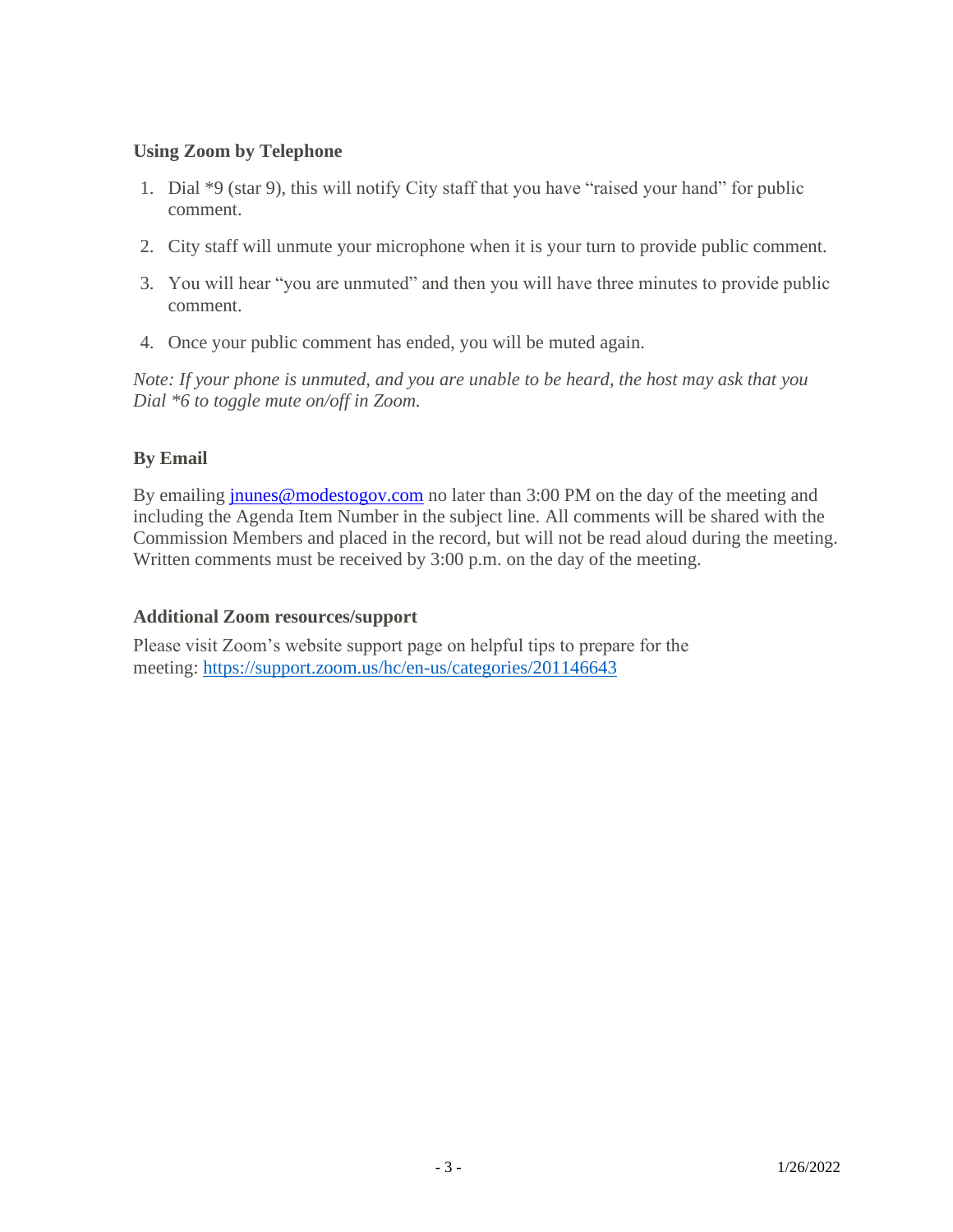#### **AGENDA**

- 1. Call to Order.
- 2. Roll Call.

Maria Basulto, Emmanuel Becerra, Aaron Anguiano, Seth Simas, Maria DeAnda, Diane Kroeze, Marsha Waggoner, Marshall Riddle, Nancy Hinton

- 3. Public Comment Period (Three-minute time limit per speaker).
- 4. Consent Items.
	- A. Consider approving minutes from the Citizens' Districting Commission Draft Map Public Hearing of January 22, 2022
- 5. New Business.
- 6. Public Hearings.
	- A. Public Hearing on Draft Council District Maps
		- 1. Conduct Public Hearing on Draft Council District Maps
			- a. Presentation of Draft Maps and Community of Interest feedback
			- b. Discuss Draft Maps
			- c. Receive Public Testimony/Input
			- d. Close Public Hearing
		- 2. Commission discussion and potential direction to Staff and **Consultant**
- 7. Next steps and future meeting dates.
- 8. Matters Too Late for the Agenda

These may be presented by members of the Citizens' Districting Commission and staff upon determination by a majority vote that an emergency exists, as defined by State law, or by a 2/3 vote that (1) there is a need to take immediate action, and (2) that the need for action came to the Commission's attention after the agenda was posted.